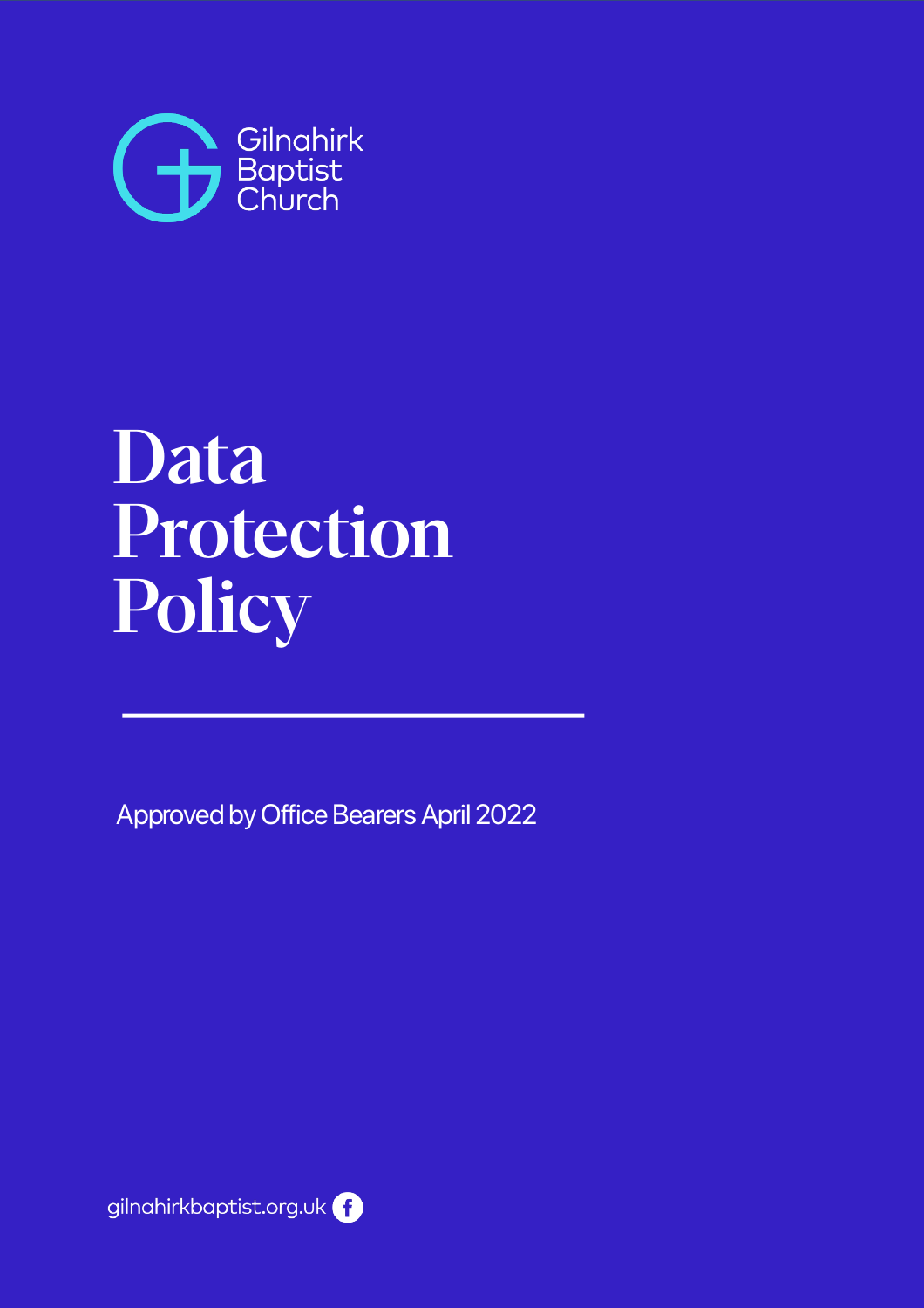## Data Protection Policy

#### **Introduction**

We, Gilnahirk Baptist Church, need to gather and use certain information about individuals.

This can include information about members and adherents, employees, volunteers, suppliers, service users, facilities users, residents, business contacts, and other people we have a relationship with or may need to contact.

This policy describes how this personal data must be collected, handled and stored to meet data protection standards and to comply with the law.

#### **Why this policy exists**

This data protection policy ensures that we:

- Comply with data protection law and follow good practice.
- Protect the rights of members and adherents, staff, volunteers and other people we have a relationship with or may need to contact.
- Are open about how we store and process individuals' data.
- Protect ourselves from the risks of a data breach.

#### **Data protection law**

The General Data Protection Regulation (EU 2016/679) ("GDPR") regulates how organisations collect, handle and store personal information.

These rules apply regardless of whether data is stored electronically, on paper or on other materials. To comply with the law, personal information must be collected and used fairly, stored and disposed of safely and not disclosed unlawfully. The GDPR is underpinned by six important principles to which we will adhere. These say that personal data shall be:

- 1. Processed lawfully, fairly and in a transparent manner in relation to individuals;
- 2. Collected for specified, explicit and legitimate purposes and not further processed in a manner that is incompatible with those purposes; further processing for archiving purposes in the public interest, scientific or historical research purposes or statistical purposes shall not be considered to be incompatible with the initial purposes;
- 3. Adequate, relevant and limited to what is necessary in relation to the purposes for which they are processed;
- 4. Accurate and, where necessary, kept up to date; every reasonable step must be taken to ensure that personal data that are inaccurate, having regard to the purposes for which they are processed, are erased or rectified without delay;
- 5. Kept in a form which permits identification of data subjects for no longer than is necessary for the purposes for which the personal data are processed; personal data may be stored for longer periods insofar as the personal data will be processed solely for archiving purposes in the public interest, scientific or historical research purposes or statistical purposes subject to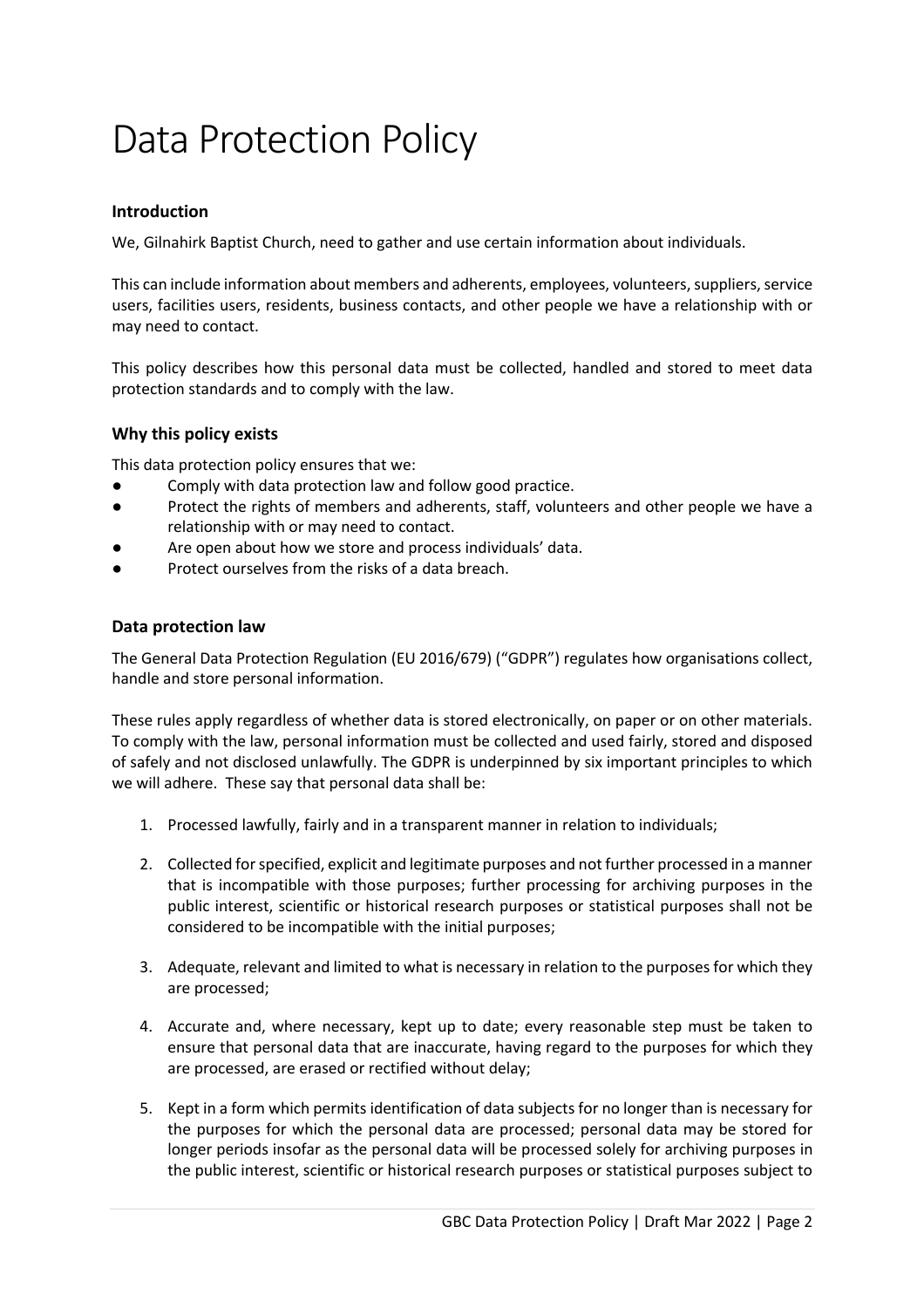implementation of the appropriate technical and organisational measures required by the GDPR in order to safeguard the rights and freedoms of individuals; and

6. Processed in a manner that ensures appropriate security of the personal data, including protection against unauthorised or unlawful processing and against accidental loss, destruction or damage, using appropriate technical or organisational measures.

#### **Policy scope**

This policy applies to Gilnahirk Baptist Church and all staff, office-bearers, volunteers, contractors, suppliers and other people processing personal data on behalf of us.

It applies to all data that we hold relating to identifiable individuals. This can include for example:

- Names of individuals, postal/email addresses, telephone numbers.
- Sensitive personal data such as information in relation to physical or mental health conditions, religious beliefs, ethnic origin, sexual orientation.

#### **Data Protection Risks**

This policy helps to protect Gilnahirk Baptist Church from some very real data security risks, including:

- Breaches of confidentiality for instance, information being given out inappropriately about our members, volunteers or staff.
- Failing to offer choice for instance, all individuals should be free to choose how we use data relating to them.
- Reputational damage for instance, we could suffer if hackers or thieves successfully gained access to personal data.

#### **Responsibilities**

Everyone who works for or with us has some responsibility for ensuring personal data is collected, stored and handled appropriately.

Everyone who handles personal data must ensure that it is handled and processed in line with this policy and data protection principles. Failure to comply with the data protection policy and principles is a serious offence and in the case of staff could result in disciplinary action.

However, the Office-bearers are ultimately responsible for ensuring that legal obligations are met. This responsibility includes;

- Staying up to date with data protection responsibilities, risks and issues.
- Reviewing all data protection procedures and related policies, in line with an agreed schedule.
- Arranging data protection training and advice for the people covered by this policy.
- Dealing with requests from individuals to see the data held about them (also called "subject access requests").
- Checking and approving any contracts or agreements with third parties that may handle the church's sensitive data.

#### **General Staff and Volunteer Guidelines**

- The only people able to access data covered by this policy should be those who need it to perform their responsibilities on behalf of the church.
- Data should not be shared informally.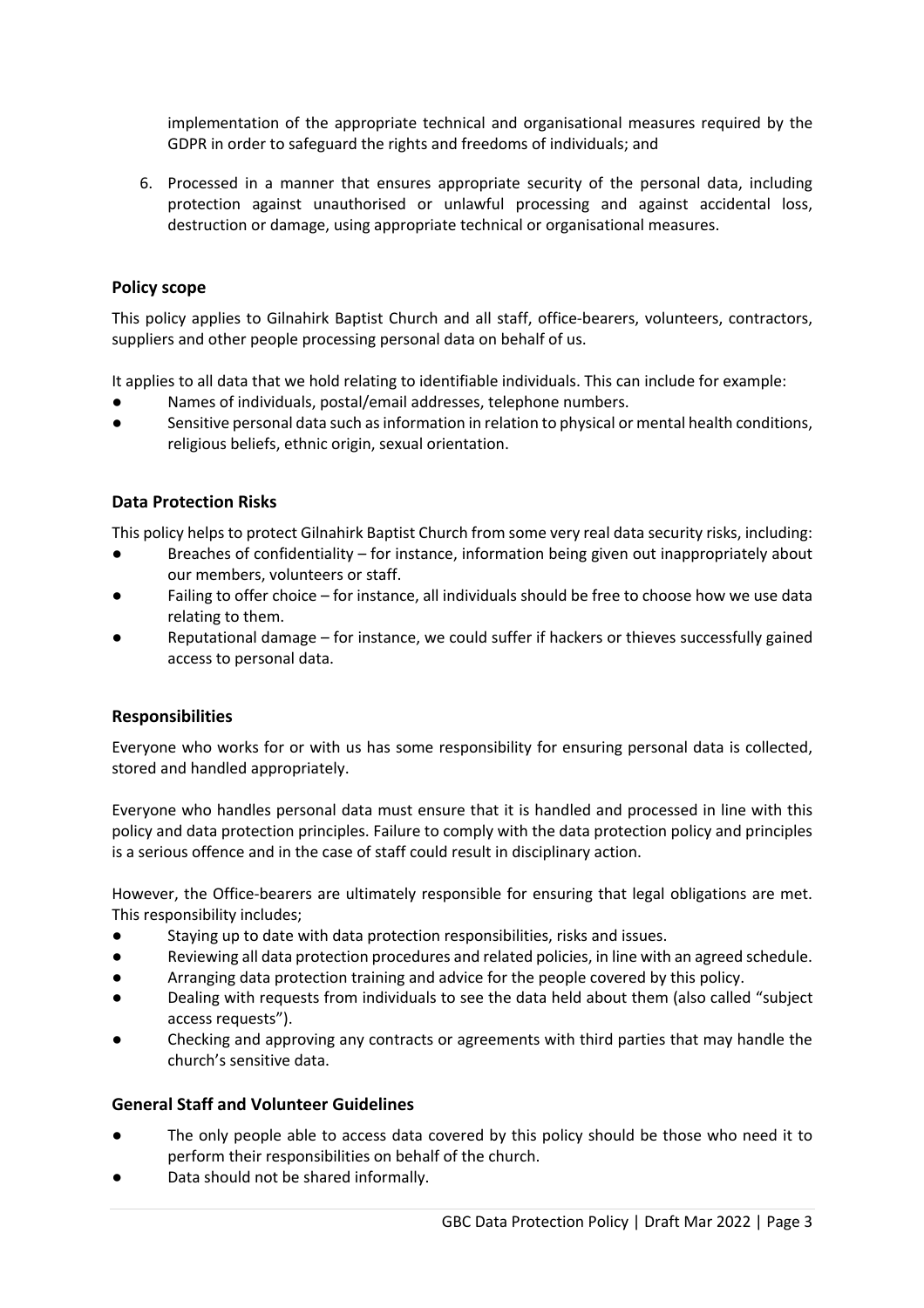- We will provide guidance to all staff, leaders and volunteers to help them understand their responsibilities when handling data.
- Staff, leaders and volunteers should keep all data secure, by taking sensible precautions and following the guidelines below.
- In particular, strong passwords must be used and changed regularly; they should never be shared.
- Personal data should not be disclosed to unauthorised people, either internally or externally.
- When receiving telephone enquiries, we will only disclose personal data we hold on our systems if the following conditions are met:
	- a) We will check the caller's identity to make sure that information is only given to a person who is entitled to it.
	- b) We will suggest that the caller put their request in writing if we are not sure about the caller's identity and where their identity cannot be checked.

Our staff, leaders and volunteers will refer a request to the Church Secretary for assistance in difficult situations. Individuals should not be pressurised into disclosing personal information.

- Data should be regularly reviewed and updated if it is found to be out of date. If no longer required, it should be deleted and disposed of.
- Staff, leaders and volunteers should request help from the office-bearers if they are unsure about any aspect of data protection.
- Live streaming should only contain images of those actively taking part in the service at the front. Consent will be obtained from all such individuals. Live streaming images of the congregation will not take place without consent.

#### **Data Collection**

In accordance with data protection legislation the main legal basis for collecting personal data on our members and those affiliated with us will be on the basis that it is necessary for us to hold said data for the purposes of legitimate interests which are not overridden by the interests of the data subject. In respect of certain types of sensitive data (and in particular data revealing religious beliefs of the data subject) this data will be held on the basis that it is processed in the course of the legitimate activities of a not-for-profit religious body and will not be disclosed outside of that body without the consent of the data subject.

Other legal bases will also apply such as employment law, contract law, etc. There are particular provisions under the General Data Protection Regulation when the legal basis being relied upon is consent. In certain circumstances we may need to seek consent to process personal data, particularly if it is outside of normal day to day activities or it would involve sharing personal data with a third party. If this is necessary then consent will be informed consent.

Informed consent is when

- An Individual clearly understands why their information is needed, who it will be shared with, the possible consequences of them agreeing or refusing the proposed use of the data
- And then gives their informed and unambiguous consent.

We will ensure that data is collected within the boundaries defined in this policy. This applies to data that is collected in person, or by completing a form.

When collecting data, we will ensure that the Individual (Data Subject):

- Has received sufficient information on why their data is needed and how it will be used;
- Is made aware what the data will be used for and what the consequences are should the Individual/Service User decide not to give consent to processing;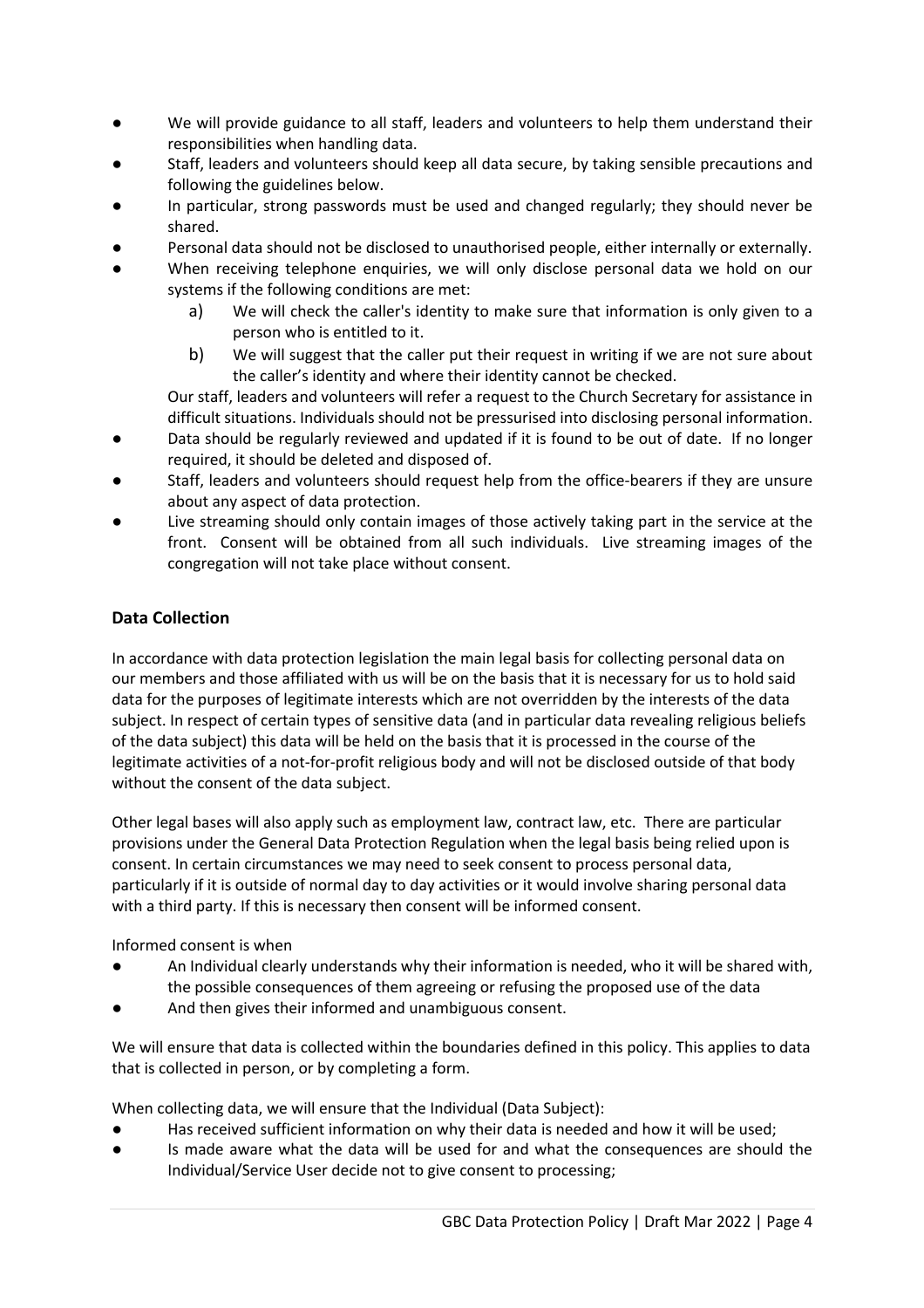- Where necessary, grants explicit consent, either written or verbal for data to be processed;
- Is, as far as reasonably practicable, competent enough to give consent and has given so freely without any duress; and
- In the absence of valid consent (that which is freely given, specific, informed and unambiguous) or where consent is deemed unnecessary i.e. another legal basis applies, has received information as to the lawful basis for processing their information.

#### **Processing in line with Data Subject's Rights**

We will process all personal data in line with data subjects' rights, in particular their right to:

- Request access to data held about them by a data controller.
- Prevent the processing of their data for direct-marketing purposes.
- Ask to have inaccurate data corrected or erased.
- Prevent processing that is likely to cause damage or distress to themselves or anyone else.

#### **Data Storage**

These rules describe how and where data should be safely stored and the security measures implemented by us. Questions about storing data safely can be directed to the Office-bearers.

When data is stored on paper, it should be kept in a secure place where unauthorised people cannot see it. These guidelines also apply to data that is usually stored electronically but has been printed out for some reason:

- When not required, the paper or files should be kept in a locked drawer or filing cabinet.
- Staff, leaders and volunteers should make sure paper and printouts are not left where unauthorised people could see them, like on a printer.
- Data printouts should be shredded and disposed of securely when no longer required.
- A "clear desk" policy is in effect. All data stored on paper should be returned to the appropriate drawer or filing cabinet at the end of the day and no papers should be unnecessarily left unattended on desks during the day.
- Where personal data is recorded in a notebook (for example for the purposes of pastoral visitation) consideration should be given to anonymization or pseudonymising of personal data so as to reduce the risk of damage to the data subject should the notebook be lost or stolen.

When data is stored electronically, it must be protected from unauthorised access, accidental deletion and malicious hacking attempts. It must be password protected and encryption should also be considered:

- Data should be protected by strong passwords that are changed regularly and never shared between staff, leaders and volunteers.
- If data is stored on removable media (like a CD, DVD, flash drive etc.), these should be secured when not being used.
- Data should only be stored on designated drives and servers and should only be uploaded to an approved cloud computing service. When using services such as these you must be satisfied that the supplier will hold the data in a manner which is compliant with data protection legislation. To do this you should review their terms and conditions or other contractual information to ensure that these matters are addressed.
- Servers containing personal data should be sited in a secure location, away from general office space.
- Data is backed up frequently.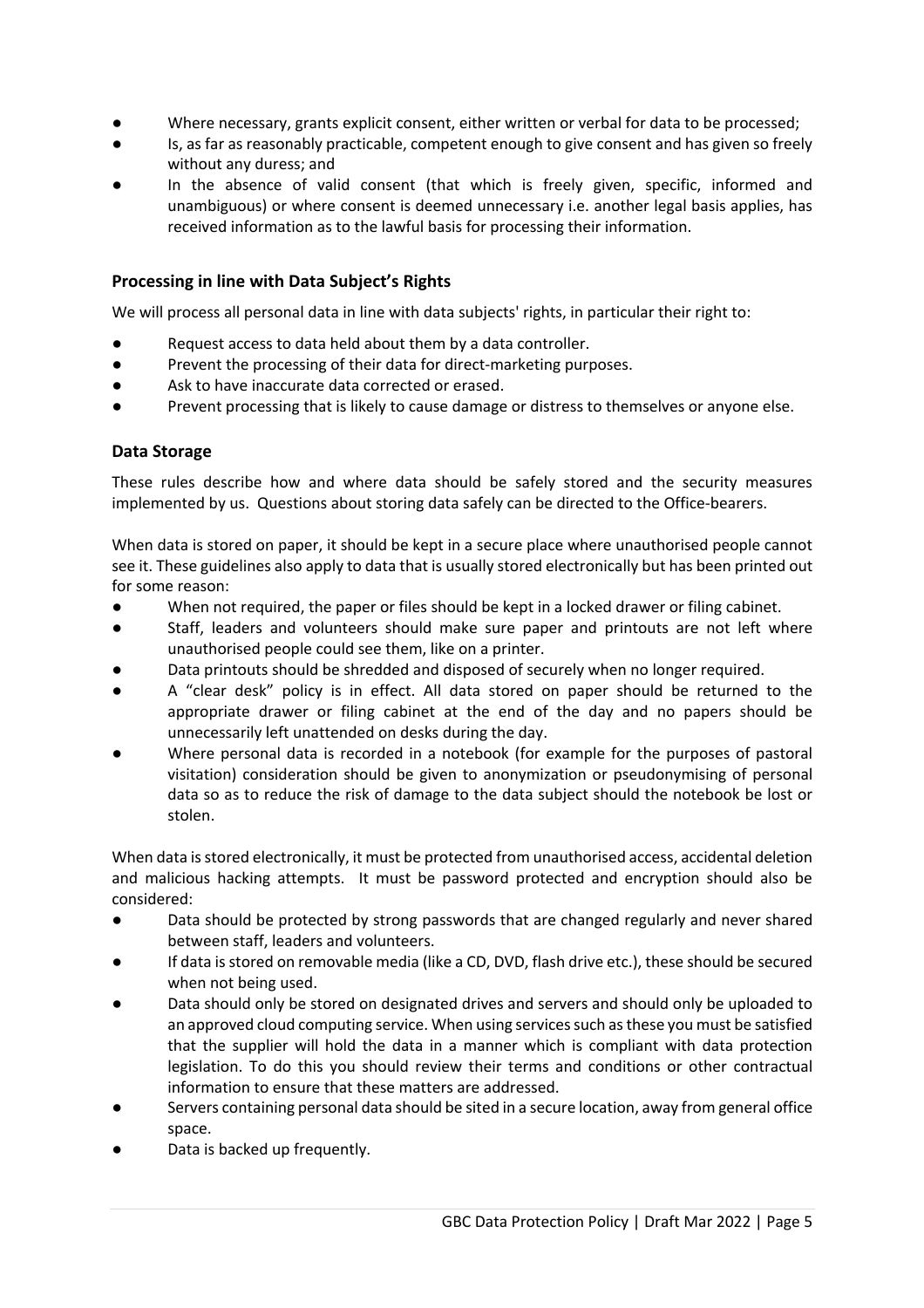- Data should never be saved directly to laptops or other mobile devices like tablets or smartphones. In exceptional cases where it is necessary to temporarily save data to a laptop, pen drive, or other mobile device then equivalent measures such as password protection, encryption etc. as appropriate should be adopted.
- All servers and computers containing data are protected by approved security software and a firewall.
- Personal data collected by us should not be stored exclusively on a personal computer as this may prevent legitimate access to and use of that data by us.
- Security measures must be applied to personal devices consistent with those applied to our equipment.

#### **Data Retention and Secure Destruction**

Personal data will not be retained longer than necessary, in relation to the purpose for which such data is processed. We will ensure that secure storage/archiving periods are clearly defined for each type of data and ensure confidential destruction of data when no longer required. Any data that is to be disposed must be safely disposed of, for example, by shredding. Special care must be given to disposing of data stored in electronic media. Personal data may be retained on the basis of legitimate interest to ensure the preservation of an accurate historical record of the Church.

Guidelines for the retention of data will be as follows;

| Personnel files, including;<br>training records,<br>notes of disciplinary and grievance hearings,<br>wages and salary records, | 6 years from the end of employment                                                                                                                                                                                                     |
|--------------------------------------------------------------------------------------------------------------------------------|----------------------------------------------------------------------------------------------------------------------------------------------------------------------------------------------------------------------------------------|
| Application forms / interview notes                                                                                            | Maximum of one year from the date of the<br>$\bullet$<br>interviews for those not subsequently<br>employed. If employed, retain in personnel<br>file.                                                                                  |
| Information relating to children                                                                                               | Check for accuracy once a year<br>$\bullet$<br>Record that child was a member of the group -<br>permanent<br>Secure destruction of personal data other than<br>name and fact of membership - three years<br>after cease to be a member |
| Church member information                                                                                                      | Check for accuracy once a year<br>Record that adult was a member - permanent<br>Secure destruction of personal data other than<br>name and fact of membership - three years<br>after cease to be a member                              |
| Accident books, and records and reports of<br>accidents & incidents                                                            | (for Adults) 3 years after the date of the last<br>entry<br>(for children) three years after the child attains<br>18 years (RIDDOR 1985)                                                                                               |

#### **Data Use**

Personal data is of no value to us unless we can make use of it. However, it is when personal data is accessed and used that it can be at the greatest risk of loss, corruption or theft and as such we adopt the following additional security measures: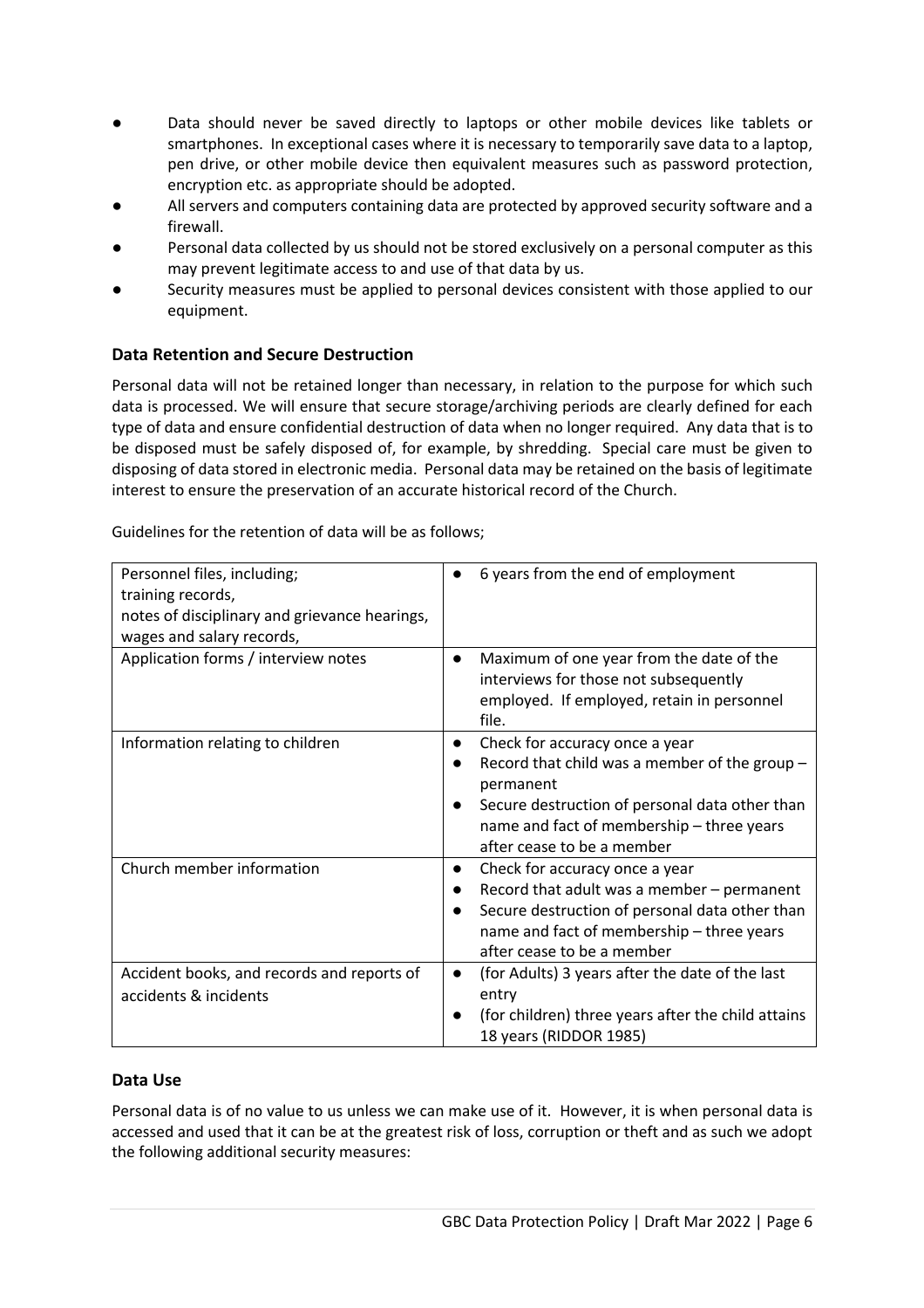- When working with personal data, staff, leaders and volunteers should ensure the screens of their computers are always locked when left unattended.
- Personal data should not be shared informally. In particular, employees should be particularly vigilant when sending data by e-mail as this form of communication is not secure.
- Financial Data, and in particular bank details of a data subject must not be transferred electronically. Bank details should only be transferred by letter and/or confirmed by telephone.
- Personal data should never be transferred outside of the European Economic Area without the approval of the Office-bearers and will only be permitted in the event that an adequate level of protection can be guaranteed. Some suppliers (e.g. cloud storage, survey software etc.) may operate outside of the EEA in terms of the processing they carry out and we will only use suppliers that can demonstrate GDPR compliance and have agreed to this in their terms and conditions.
- Staff, leaders and volunteers should not save copies of personal data to their own computers. Always access and update the central copy of any data.
- Consideration will be given to the anonymization or pseudonymising of personal data to promote the safe use or sharing of data within the organisation.

#### **Data Accuracy**

The law requires us to take reasonable steps to ensure data is kept accurate and up to date.

The more important it is that the personal data is accurate, the greater the effort we should put into ensuring its accuracy.

It is the responsibility of all staff, leaders and volunteers who work with data to take reasonable steps to ensure it is kept as accurate and up to date as possible.

- Data will be held in as few places as necessary. Staff, leaders and volunteers should not create any unnecessary additional data sets.
- Staff, leaders and volunteers should take every opportunity to ensure data is updated.
- We will make it easy for data subjects to update the information we hold about them. For instance, via the website or through cards placed in the sanctuary.
- Data should be updated as inaccuracies are discovered.

#### **Subject Access Requests**

Gilnahirk Baptist Church is committed to complying with data protection legislation. Under the legislation individuals can access the personal data that an organisation holds about them. The individual is entitled to be:

- told whether any personal data is being processed;
- given a description of the personal data, the reasons it is being processed, and whether it will be given to any other organisations or people;
- given a copy of the information comprising the data; and given details of the source of the data (where this is available).

Individuals also have a number of other rights which we must comply with including the rights to:

- rectify personal data which is incomplete or inaccurate and if necessary inform third parties that this has been done.
- be informed of how personal data is processed in a transparent manner.
- have their personal data deleted unless there is a valid reason not to do this.
- restrict processing of personal data for certain purposes.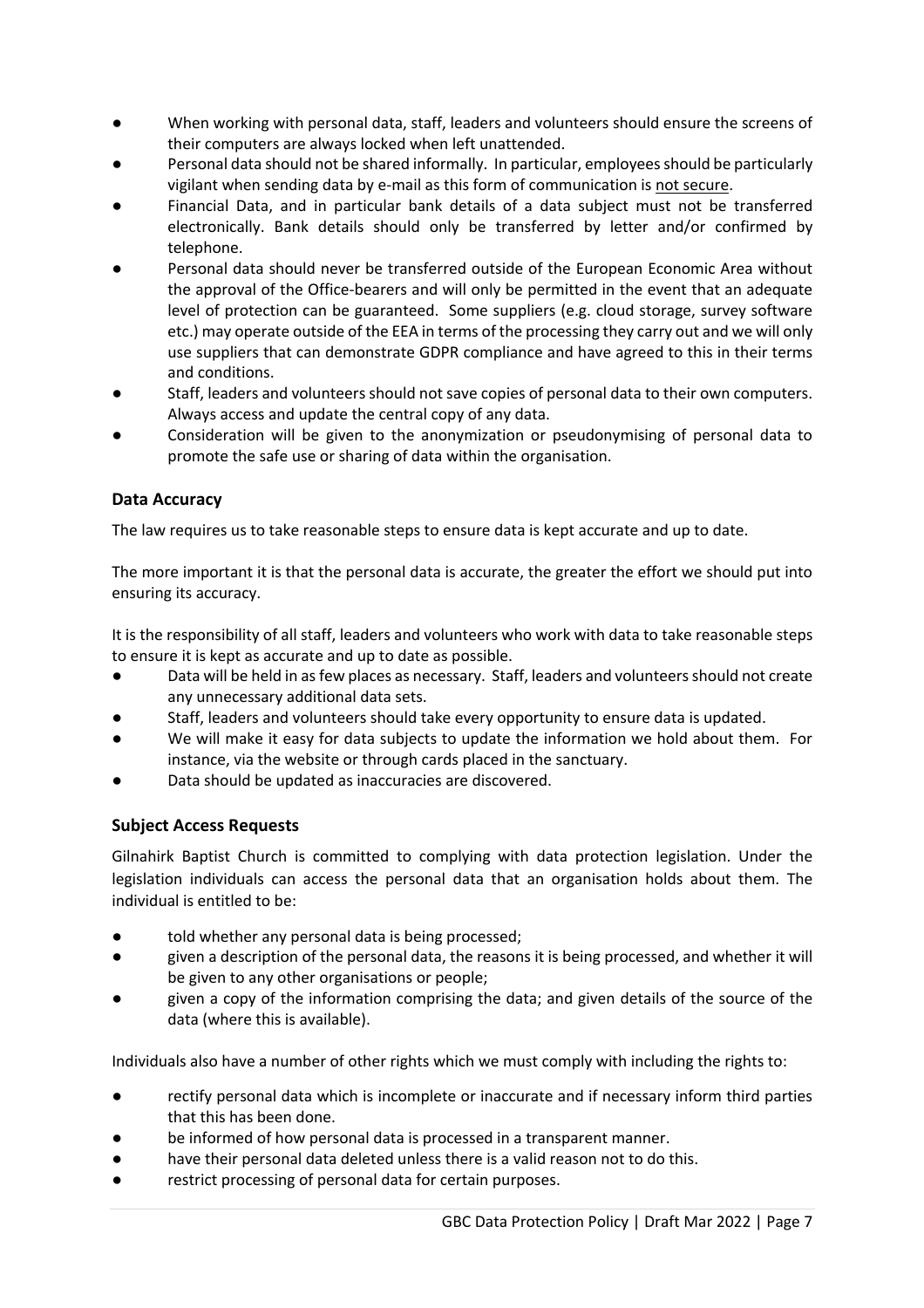- object to the processing of personal data in a certain way.
- have data transferred to a third party so it can be reused (data portability).
- have a say in whether automated decisions are being made using the personal data and insist on an actual person intervening.

Children also have the same rights as adults in this regard. In the case of young children these rights are usually exercised through their parents. However, if we are satisfied that the child in question is mature enough to understand their rights then we will respond to the child directly. We will encourage the child to discuss the matter with his or her parents. When responding to a request from a child we will take particular care to ensure that the response is given in a way which the child can understand.

There is no set fashion in which the individual has to make these requests and if such a request is made advice should be sought from the Office-bearers.

Gilnahirk Baptist Church will aim to provide the relevant data within 14 days and in any event within 1 month of receipt of the request. If the nature of the request is particularly complex then an extension may be required to comply with the request. If this is the case, the individual will be informed and the reasons for the extension provided.

Individuals will not have to pay a fee to access their personal information (or to exercise any of the other rights). However, a reasonable fee may be charged if their request for access is clearly unfounded or excessive. Alternatively, we may refuse to comply with the request in such circumstances.

#### **Disclosing data for other reasons**

In certain circumstances, the GDPR allows personal data to be disclosed to local authorities, law enforcement and statutory agencies without the consent of the data subject. Under these circumstances, we will disclose the necessary data. However, the Office-bearers will ensure the request is legitimate, seeking assistance and approval from the Church Secretary where necessary.

Data subjects will be made aware in most circumstances how and with whom their information will be shared. There are circumstances where the law allows usto disclose data (including sensitive data) without the data subject's consent. These include carrying out a legal duty and protecting vital interests of a member or other individual.

We regard the lawful and correct treatment of personal information as very important to successful working, and to maintaining the confidence of those with whom we deal.

#### **Providing information to Data Subjects**

We aim to ensure that individuals are aware that their data is being processed and that they understand:

- How the data is being used.
- How to exercise their rights in relation to the same.

To these ends, we will issue a privacy notice as appropriate to members and those affiliated with our church, employees, customers, suppliers, business contacts, and other individuals we have a relationship with or may need to contact, setting out how data relating to an individual is used by us, how to exercise their rights in relation to same including options available and how to raise a complaint.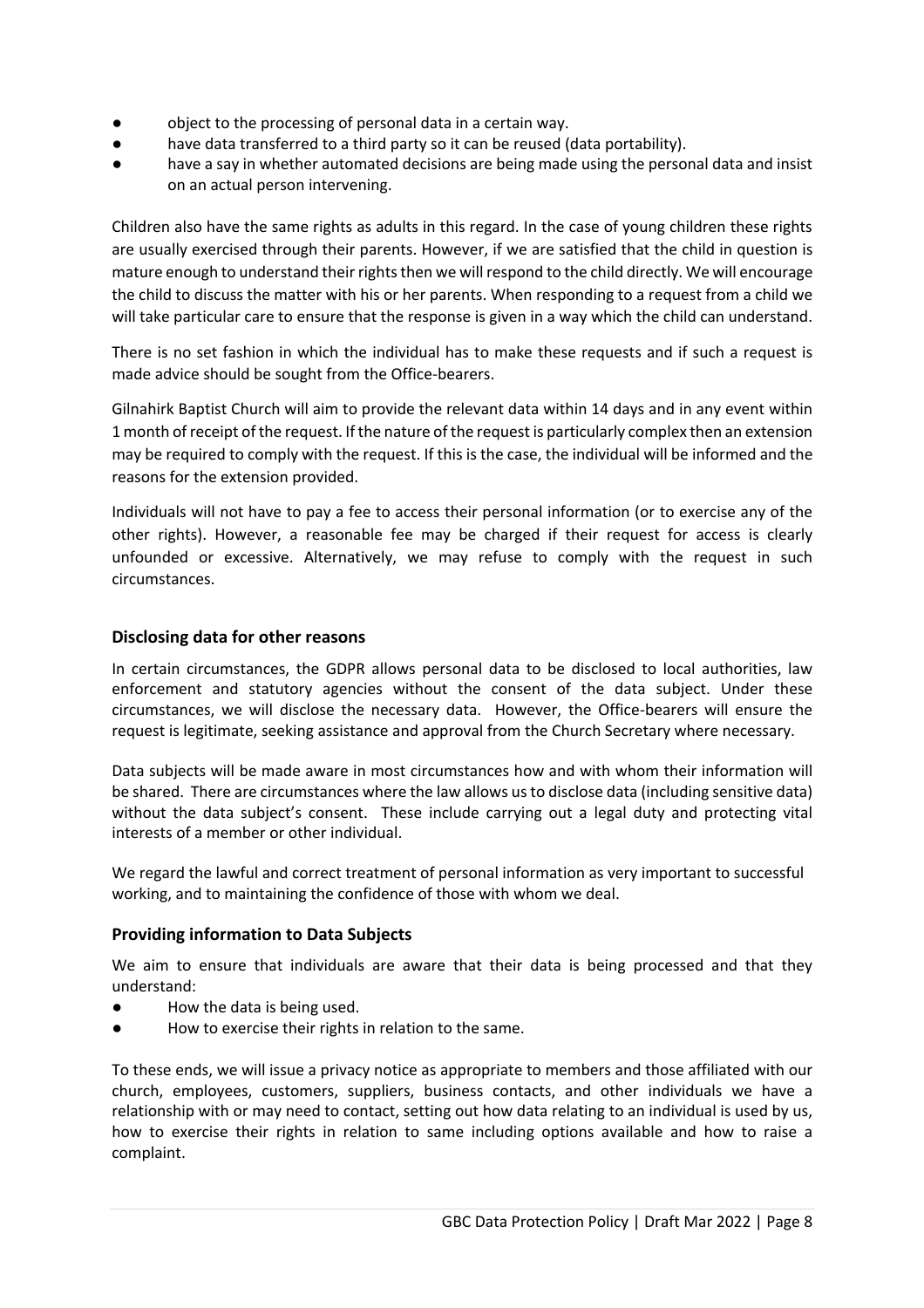A copy of the privacy notice will also be available on our website.

#### **Security Breach Management**

If, despite the technical and organisational measures put in place to protect personal data, a data security breach occurs, it is important to manage and respond to it effectively. A data security breach covers more than the simple misappropriation of data and may occur through incidents, such as:

- Loss or theft of data or equipment.
- People gaining inappropriate access.
- A deliberate attack on systems.
- Equipment failure.
- Human error.
- Catastrophic events, (for example, fire or flood).
- Malicious acts such as hacking, viruses or deception.

If such an incident occurs it is imperative that action is taken immediately. The following steps will be taken:

- 1. The Office-bearers will be informed immediately;
- 2. An investigation will be undertaken to determine:
	- i. The nature and cause of the breach; and
	- ii. The extent and nature of harm that has or could arise from the breach.

If there is no risk of harm then no further action is required (for example if papers are temporarily lost due to being incorrectly filed but are then promptly found and no disclosure has occurred or harm likely to occur then no further action is required).

If there is considered to be a risk of harm then the following steps must be undertaken:

- 1. The Information Commissioner's Office (ICO) must be informed within 72 hours. If all the information is not available a report should be made within the 72 hours on the basis of what is known while investigation continues.
- 2. If the breach is likely to result in a high risk of adversely affecting individuals' rights and freedoms, those individuals must be informed without undue delay. Examples of this could include where there is a high risk of reputational damage, embarrassment or putting the individual's property at risk.
- 3. If necessary a number of third parties will be informed which may include:
	- iii. the Church insurers;
	- iv. the Police;
	- v. the Church solicitors.
- 4. Following notification, liaison and cooperation with ICO will continue.
- 5. All reasonable steps to mitigate the damage arising from the breach will be taken.

A record of all data protection breaches will be maintained regardless of whether or not notification is required. Detailed records of the investigation will be maintained as well.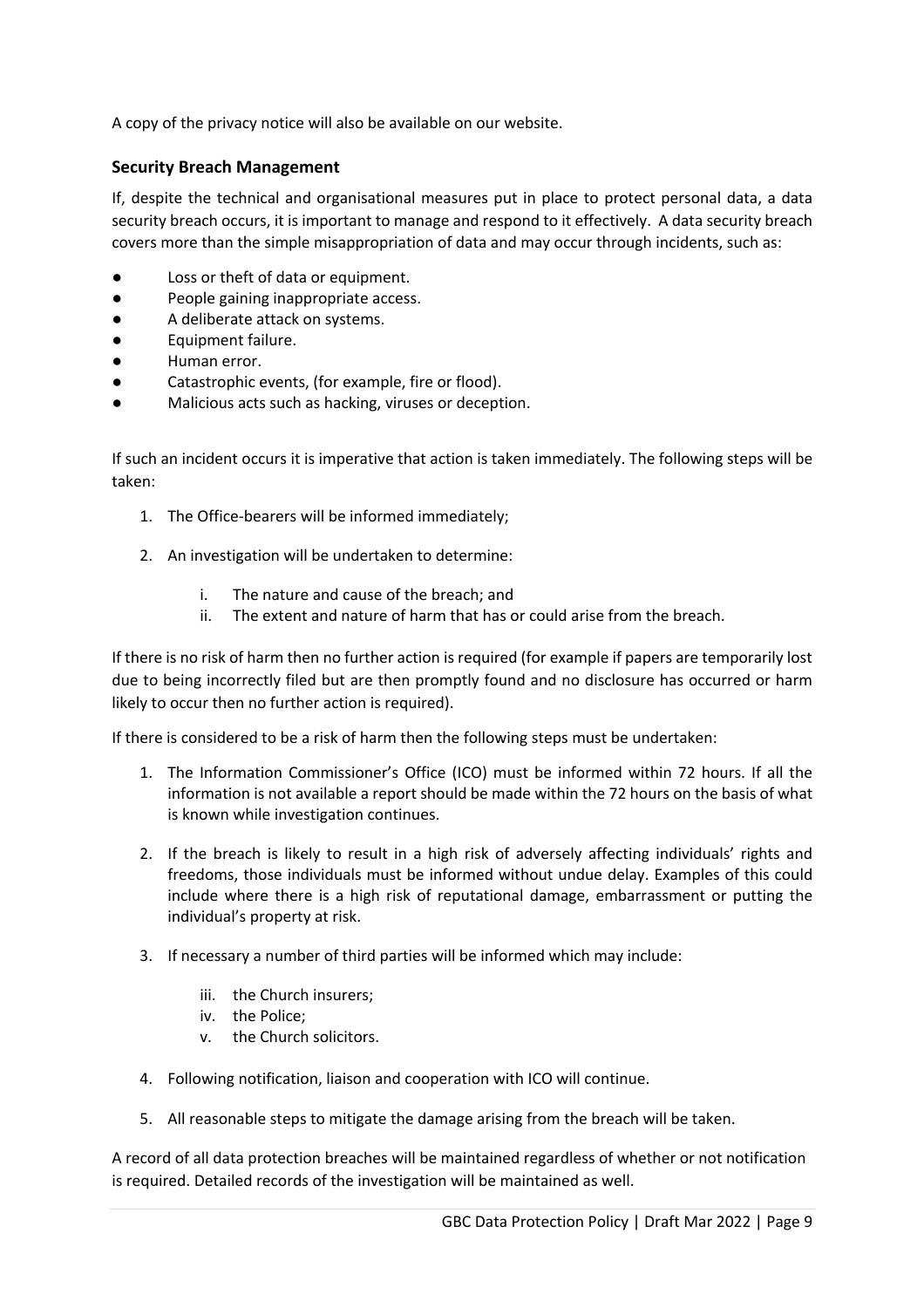Following a breach, it must be considered if any of the below is necessary and/or required:

- Disciplinary action;
- Legal action;
- Internal review of security procedures.

#### **Review**

This policy and related data protection procedures will be reviewed regularly by the Office-bearers to reflect best practice in data management, security and control and to ensure compliance with GDPR.

| Signed (Office-bearer 1): |
|---------------------------|
| Signed (Office-bearer 2): |
|                           |
|                           |
| Date:                     |
|                           |

Review Date: